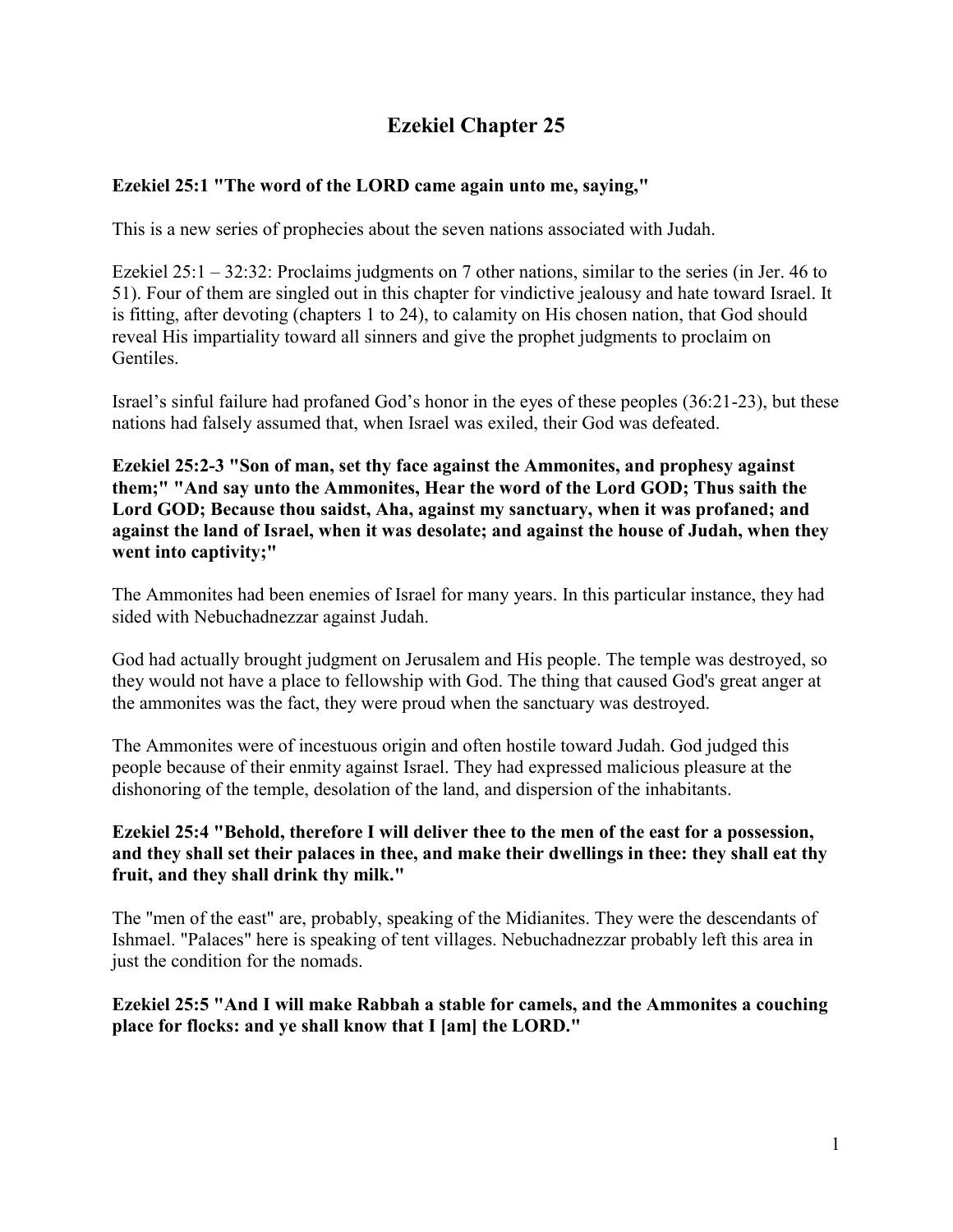Rabbah had been the capital of the Ammonites. It had been a large city. Ezekiel speaks of its destruction here. It will become like a pasture for flocks. The Lord has spoken judgment on Rabbah.

#### **Ezekiel 25:6 "For thus saith the Lord GOD; Because thou hast clapped [thine] hands, and stamped with the feet, and rejoiced in heart with all thy despite against the land of Israel;"**

This is again speaking of the Ammonites as they had rejoiced at the downfall of Jerusalem. Now, the same judgment is upon them.

#### **Ezekiel 25:7 "Behold, therefore I will stretch out mine hand upon thee, and will deliver thee for a spoil to the heathen; and I will cut thee off from the people, and I will cause thee to perish out of the countries: I will destroy thee; and thou shalt know that I [am] the LORD."**

The difference here, and in Jerusalem's destruction, is Jerusalem had a remnant saved, and they will not. The "stretched out hand of God" speaks of judgment. The destruction will be so great, there will be no doubt that this judgment is from God.

(In Jer. 49:6), we see God promised that captives would have an opportunity to return. This was partially fulfilled under Cyrus, but will be more fully in the coming kingdom of Messiah.

Verses 8-11: The origin of these people is given (in Gen. 19:37-38). Their land was the area south of the Arnon River along the lower region of the Dead Sea. The Babylonians destroyed cities there (in 582-81 B.C.).

#### **Ezekiel 25:8 "Thus saith the Lord GOD; Because that Moab and Seir do say, Behold, the house of Judah [is] like unto all the heathen;"**

We see again here, they had spoken evil of the house of Judah, whom God loved. Judgment will come on them also.

Again, as with the Ammonites (Jer. 48:47), says that God will bring back the captives of Moab in the latter days.

The reason for judgment also included their gloating over Israel's fall, as well as their scorn in saying Israel was like all other people with no privileged position before God. Both Ammonites and Moabites became absorbed into the Arabian peoples.

#### **Ezekiel 25:9 "Therefore, behold, I will open the side of Moab from the cities, from his cities [which are] on his frontiers, the glory of the country, Beth-jeshimoth, Baal-meon, and Kiriathaim,"**

This is speaking of the border cities, which will be overrun.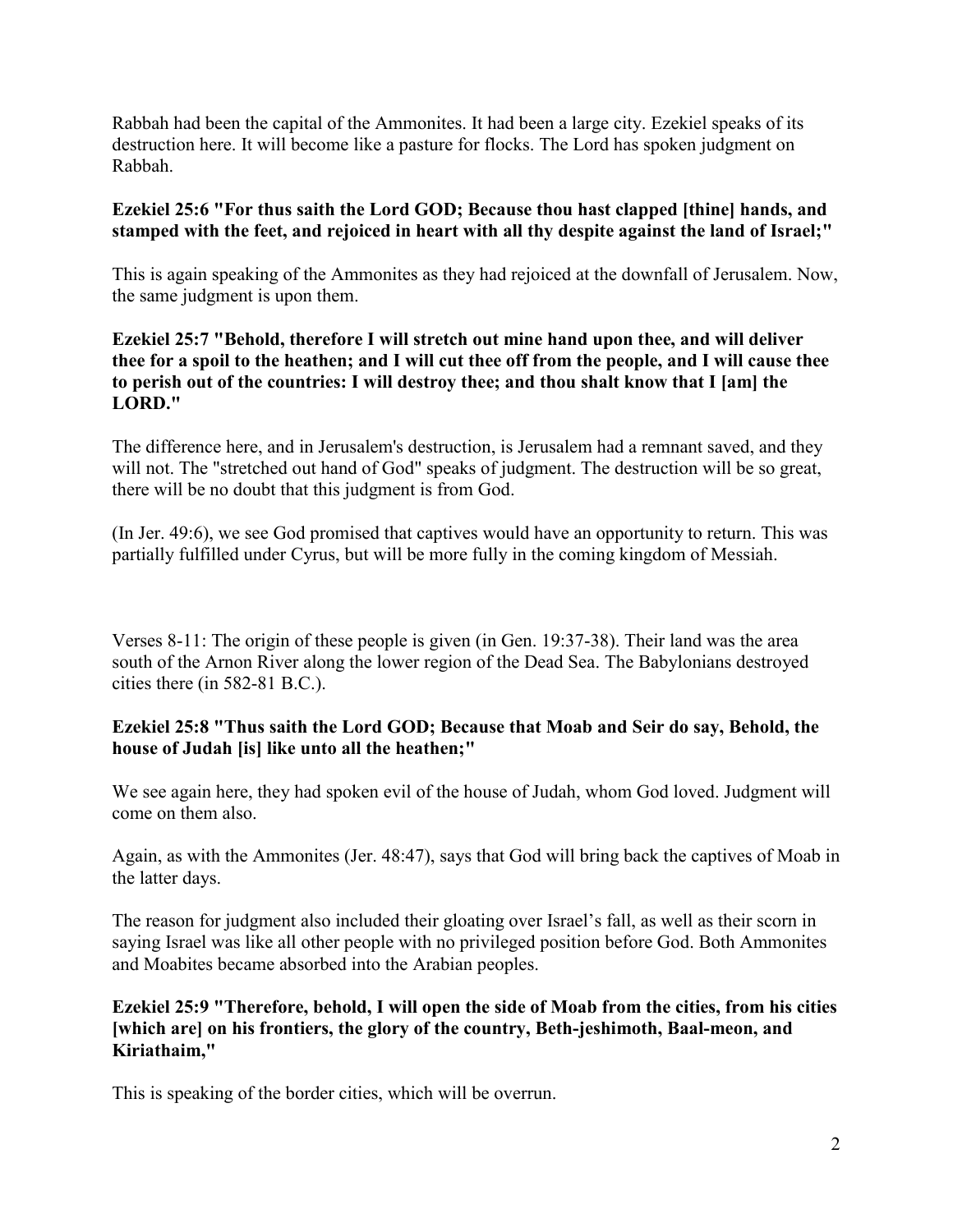#### **Ezekiel 25:10 "Unto the men of the east with the Ammonites, and will give them in possession, that the Ammonites may not be remembered among the nations."**

The Ammonites will never be remembered anymore. This is the end of the Ammonites.

#### **Ezekiel 25:11 "And I will execute judgments upon Moab; and they shall know that I [am] the LORD."**

It appears that this very destruction occurs about 5 years after Nebuchadnezzar destroys Jerusalem. We dealt with this more fully in the book of Jeremiah. Nebuchadnezzar did not stop with Judah and Jerusalem, but went on a siege of all the adjoining nations.

#### **Ezekiel 25:12 "Thus saith the Lord GOD; Because that Edom hath dealt against the house of Judah by taking vengeance, and hath greatly offended, and revenged himself upon them;"**

These people lived south of Moab from the Dead Sea to the Gulf of Aqabah. These people had been almost annihilated by David, but won back independence during the reign of Ahaz.

Their revenge was hostility to Israel constantly. The reason for judgment is Edom's disdain when the Israelites were devastated (in 588-586 B.C.). They acted like a cheering section for Babylon.

Edom was the land that Esau founded. It seemed every chance Edom had, they did wrong to Judah. The hatred went all the way back to Jacob and Esau. Esau felt Jacob had taken his birthright, when in fact, he had traded it to him for a bowl of soup.

#### **Ezekiel 25:13-14 "Therefore thus saith the Lord GOD; I will also stretch out mine hand upon Edom, and will cut off man and beast from it; and I will make it desolate from Teman; and they of Dedan shall fall by the sword." "And I will lay my vengeance upon Edom by the hand of my people Israel: and they shall do in Edom according to mine anger and according to my fury; and they shall know my vengeance, saith the Lord GOD."**

God is taking vengeance for Israel here. This could be speaking also, of a future time, when the vengeance will be carried out by Israel. Many of the prophecies have several fulfillments.

The Arab tribe called the Nabateans invaded Edom (in 325 B.C.); but it was the Jewish forces of Judas Maccabeus (9 in 164 B.C.), and John Hyrcanus (in 126 B.C.) which fully subjugated Edom.

Jews even compelled Edomites to submit to their religion. All 3 of these nations (Ammon, Moab and Edom), have disappeared as separate nations into the Arab peoples.

In all of these that were against Israel, we will see the fulfillment of the promise God made to Abraham. The following Scripture says God will curse those who curse Abraham. This includes his descendants.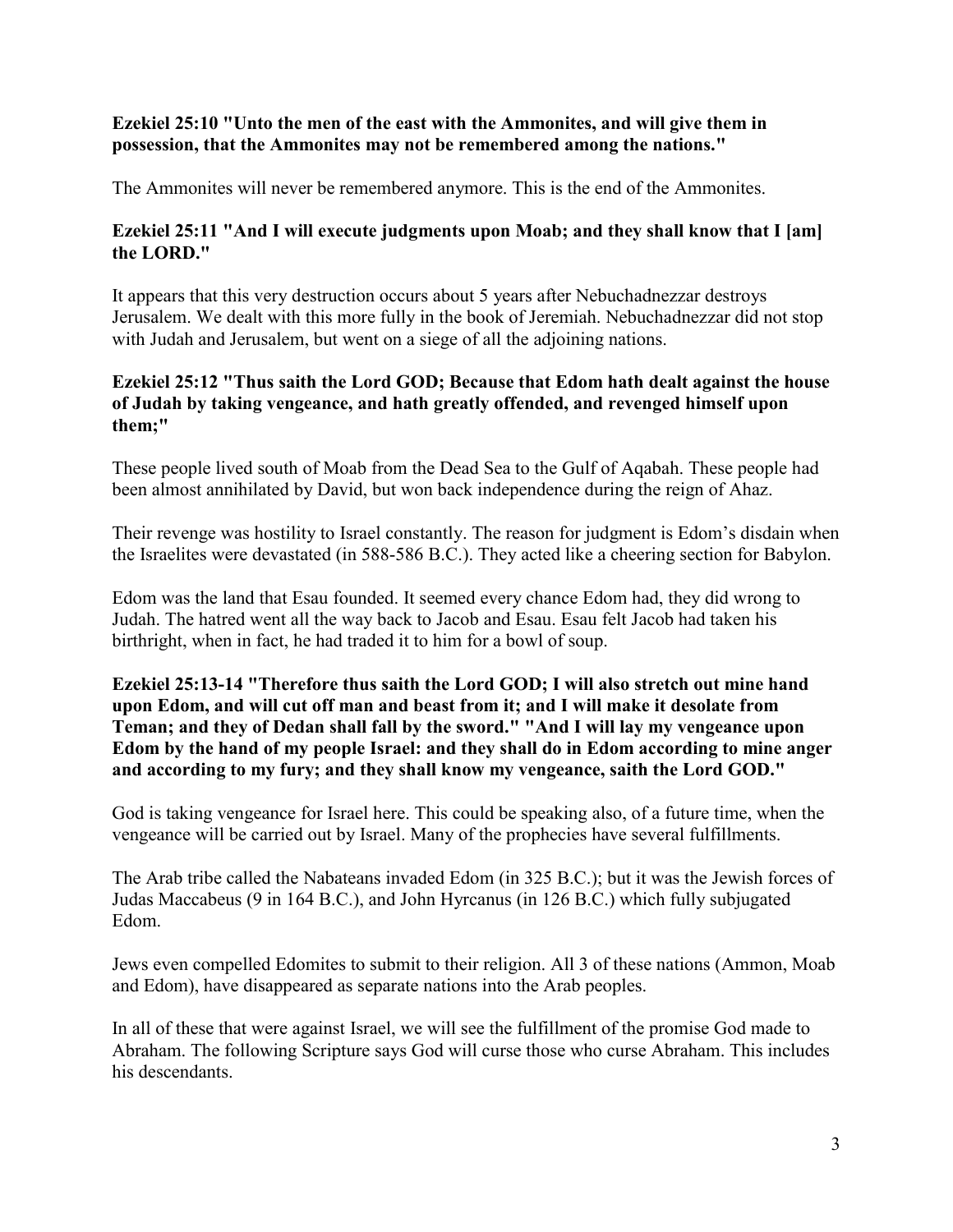Genesis 12:3 "And I will bless them that bless thee, and curse him that curseth thee: and in thee shall all families of the earth be blessed."

This is a fulfillment. God will destroy them for their hatred of Israel.

## **Ezekiel 25:15 "Thus saith the Lord GOD; Because the Philistines have dealt by revenge, and have taken vengeance with a despiteful heart, to destroy [it] for the old hatred;"**

The Philistines were very much like the Edomites. They were the natural enemy of Israel. Again, Israel's enemies are God's enemies.

The reason for their judgment was perpetual enmity, and vengefulness against Israel, which perpetuated the "old hatred" from as far back (as Judges chapters 13 to16). They constantly harassed and oppressed Israel until David broke their power during Saul's reign. They repeatedly rose up and were subdued by Israel. Nebuchadnezzar invaded their land (in Jer. Chapter 47).

#### **Ezekiel 25:16 "Therefore thus saith the Lord GOD; Behold, I will stretch out mine hand upon the Philistines, and I will cut off the Cherethim, and destroy the remnant of the sea coast."**

The Cherethim were the Philistines who dwelt in the southwest of Canaan. It really was another name for the Philistines. They originated in Crete and became part of the Philistine nation, with some serving in David's bodyguard (2 Sam. 8:18; 15:18).

This is speaking of the widespread destruction of the Philistines on orders from God.

## **Ezekiel 25:17 "And I will execute great vengeance upon them with furious rebukes; and they shall know that I [am] the LORD, when I shall lay my vengeance upon them."**

The punishment on all the nations was so they would not doubt that God is God. The judgment was on Judah first because judgment begins at the house of God. We must be sure God will not overlook the heathen's sin any more than he will Israel's sin.

# **Ezekiel Chapter 25 Questions**

- 1. Who was this prophecy spoken against?
- 2. Who were the Ammonites?
- 3. Why was God's anger kindled against the Ammonites?
- 4. Who would God deliver them to?
- 5. Who is this, probably, speaking of?